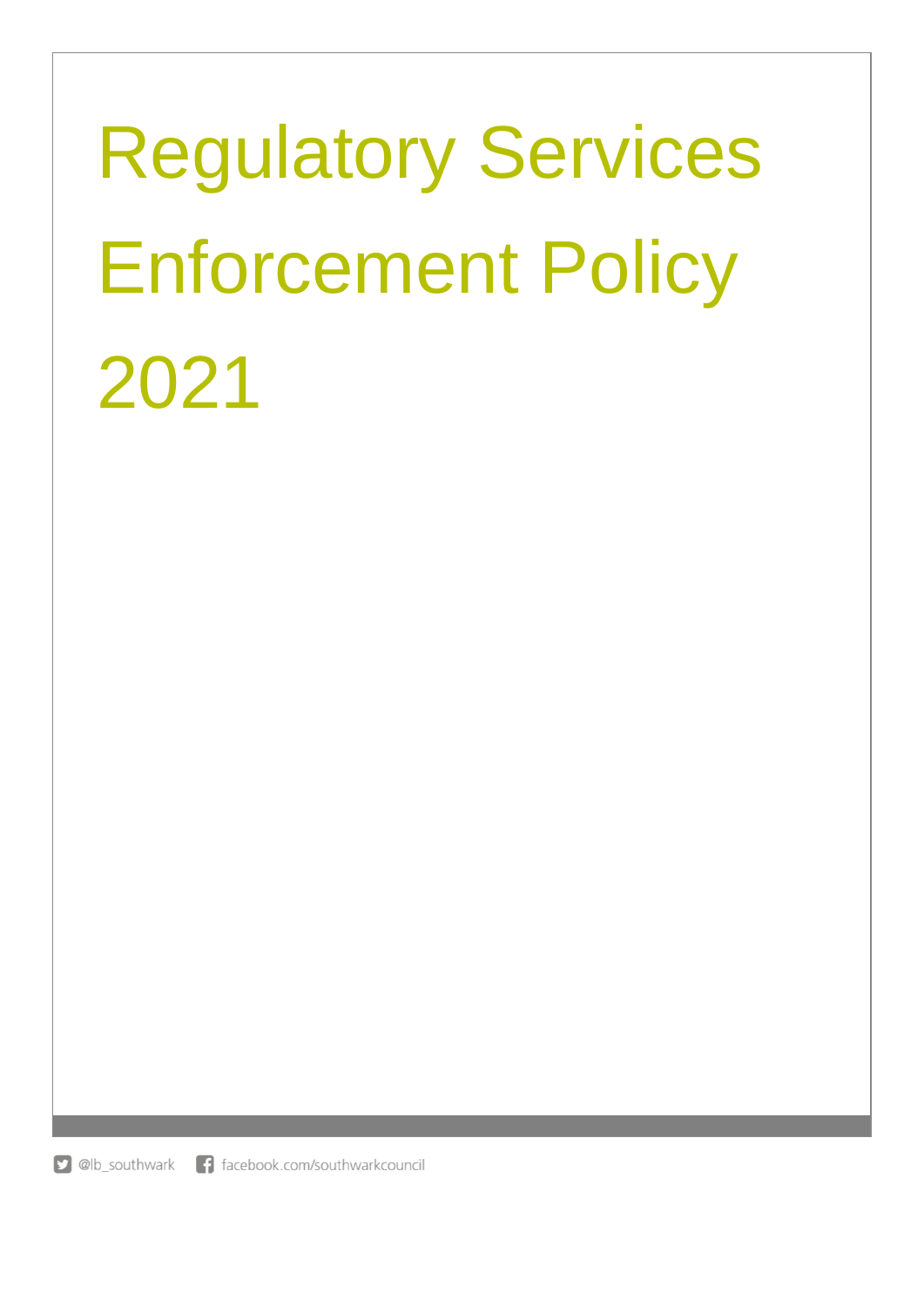## **Contents**

|                                                                                    | 3              |
|------------------------------------------------------------------------------------|----------------|
|                                                                                    | 3              |
|                                                                                    | 4              |
|                                                                                    | 5              |
|                                                                                    | 5              |
|                                                                                    | 6              |
|                                                                                    | 6              |
|                                                                                    | 6              |
|                                                                                    | 6              |
|                                                                                    | 6              |
|                                                                                    | $\overline{7}$ |
|                                                                                    | $\overline{7}$ |
|                                                                                    | $\overline{7}$ |
|                                                                                    | 8              |
|                                                                                    | 8              |
|                                                                                    | 8              |
|                                                                                    | 8              |
|                                                                                    | 9              |
|                                                                                    | 9              |
|                                                                                    | 10             |
|                                                                                    | 10             |
|                                                                                    | 11             |
| Appealing enforcement decisions & complaints against the service                   | 12             |
|                                                                                    | 12             |
|                                                                                    | 13             |
|                                                                                    | 13             |
|                                                                                    | 13             |
|                                                                                    | 14             |
|                                                                                    | 14             |
|                                                                                    | 14             |
| Management of Enforcement Action for Vulnerable People                             | 14             |
|                                                                                    | 15             |
|                                                                                    | 16             |
|                                                                                    | 16             |
| Appendix 1 - Guidance and legislative codes that influenced the preparation of the | 17             |
| policy                                                                             |                |
|                                                                                    | 18             |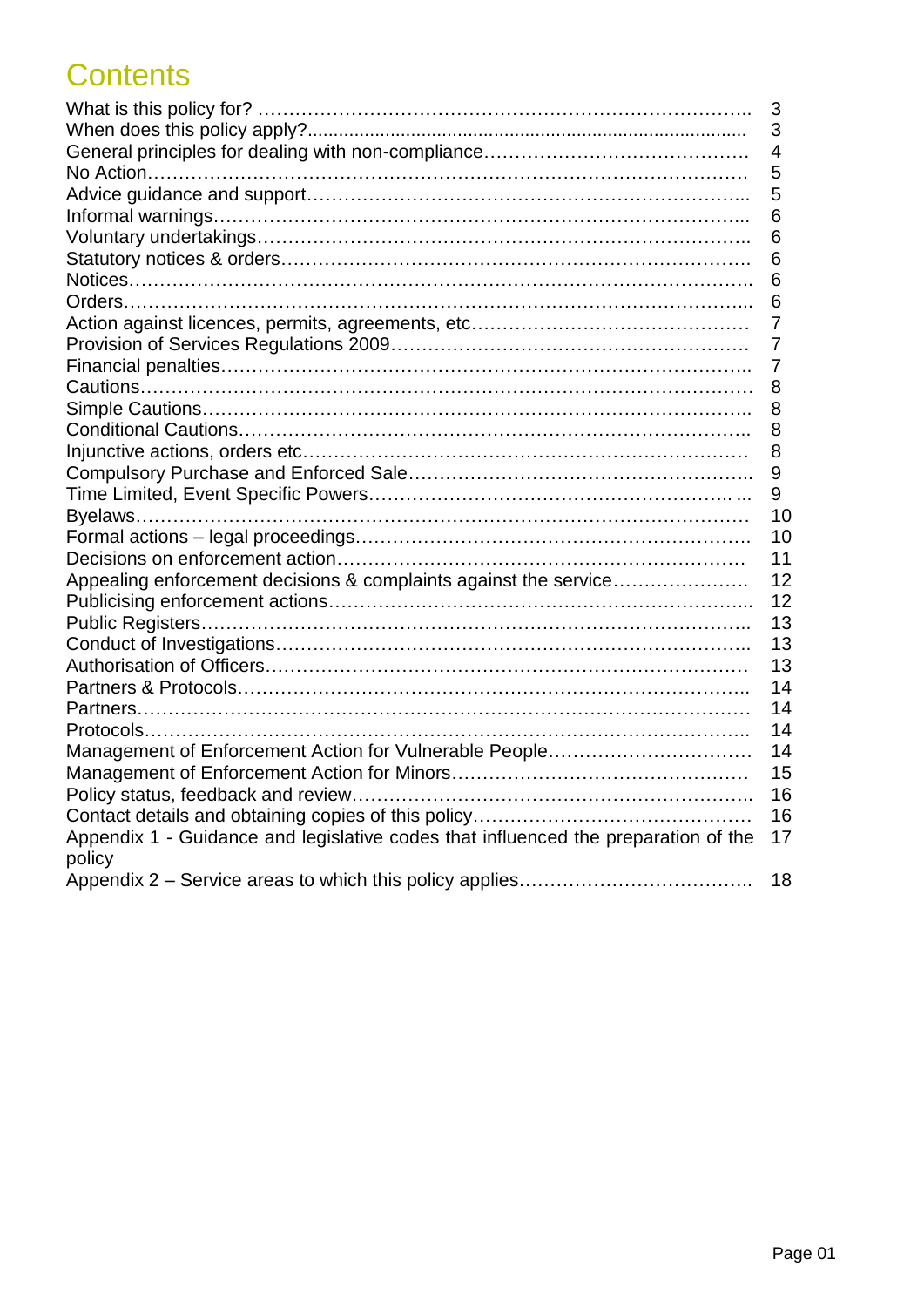## **Introduction**

- 1. Southwark Council is committed to building a strong local economy.
- 2. Our Fairer Future principles include making Southwark a place to be proud of and that the council is open, honest and accountable.
- 3. To support the above objectives, we are committed to good regulatory enforcement practice and to avoid the imposition of any unnecessary regulatory burden.
- 4. This regulatory services enforcement policy sets out a framework to achieve this and reflects the relevant legislative powers and duties of the council.
- 5. The regulatory services enforcement policy has been updated following the implementation of the Regulators Code April 2014, which applies to specified regulatory functions carried out by the council, and, to the implementation of the Anti-social Behaviour, Crime and Policing Act 2014.
- 6. This regulatory services enforcement policy has been approved in line with the Council's constitution and supersedes previous regulatory enforcement policies.
- 7. This regulatory services enforcement policy is subordinate to the corporate Council overarching [Enforcement Policy.](https://www.southwark.gov.uk/assets/attach/2930/Southwark-Enforcement-Policy-2007.pdf)
- 8. Beneath this regulatory services enforcement policy there are several specific enforcement policies. These specific enforcement policies are not comprehensive but apply where legislation, government or good practice has required them, for example, Food Safety, Planning, Trading Standards Private Sector Housing Enforcement Service and Integrated Pollution Prevention & Control.
- 9. In updating this regulatory services enforcement policy there has been consideration of the legislation, guidance and codes listed in **Appendix 1**.
- 10. The regulatory services enforcement policy does apply to the enforcement activities carried out in the service areas listed in **Appendix 2**.
- 11. This policy does not apply to Southwark Council's:
	- **Financial fraud investigations and enforcement**
	- **Tenancy enforcement & special investigations**
	- **Parking, markets & highways enforcement**
	- Children & Adults Services enforcement in education and social services
	- **Estates & property leasing**
	- **Planning Enforcement**
	- **Building Control**
	- **•** Property Services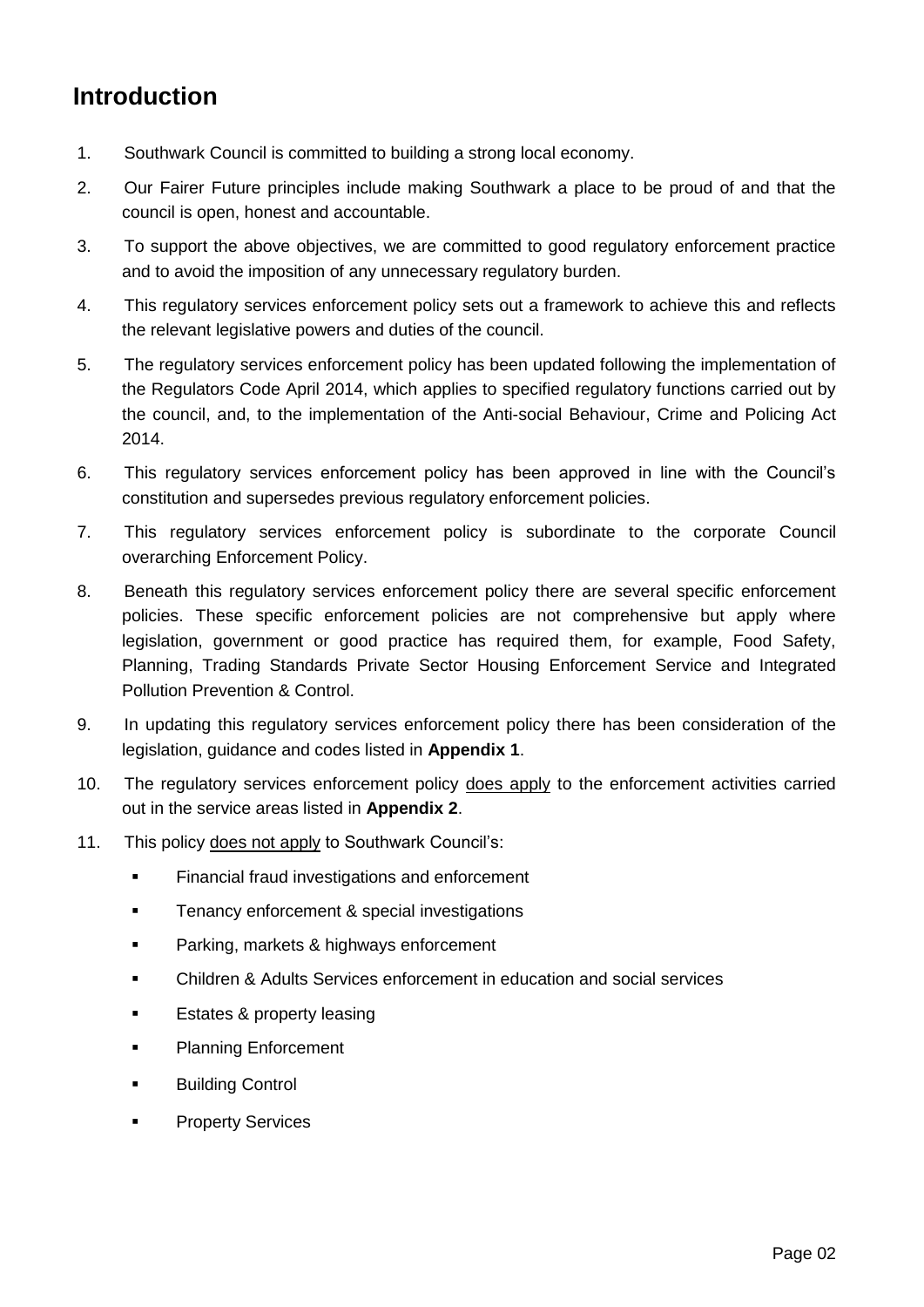#### **What is this policy for?**

- 12. The purpose of this policy is to provide a consistent, correct, efficient and effective approach to making enforcement decisions within the regulatory services division. It also serves to communicate Southwark Council's policy towards addressing non-compliance with regard to the legislation that is enforced.
- 13. The Council uses a range of activities to ensure compliance with the legislation enforced by the services listed in Appendix 2. These include:
	- Site visits, inspections and patrols
	- **EXECUTE:** Acting on intelligence received
	- **EXEC** Carrying out investigations
	- Serving legal notices/orders to effect a stop, a change, a restriction or an improvement
	- **Insuing financial penalties**
	- Giving formal warnings, conditional cautions and simple cautions
	- Giving informal advice, including education & awareness programmes
	- Injunctive actions, byelaws and temporary powers
	- **Prosecutions**
	- Carrying out test purchases, seizure, sampling and analysis
	- Licensing and Permits

The above range of enforcement activities and actions may change as further legislation is enacted or repealed.

#### **When does this policy apply?**

- 14. The policy applies to enforcement actions taken by the Council to deal with legislative noncompliance with the acts, regulations and orders that are enforced by the service areas listed in Appendix 2.
- 15. The term enforcement action includes any action taken by the council and its officers to achieve compliance, for example;
	- Giving advice, guidance, information and support to encourage compliance
	- Giving informal warnings for instances of minor non-compliance
	- **Agreeing to voluntary undertakings to permit immediate or intensive action to be taken** to ensure rapid compliance, e.g. voluntary premises closure, surrender of a permit or license, surrender of items, etc.
	- Removal, review or nullification of licences, permits, agreements, leases, etc.
	- **Investigation & seizure of items**
	- **Formal action such as the service of a premises closure order, statutory notice, a** penalty notice or issuing a simple or conditional caution
	- **Instituting legal proceedings such as prosecution, injunction or court order**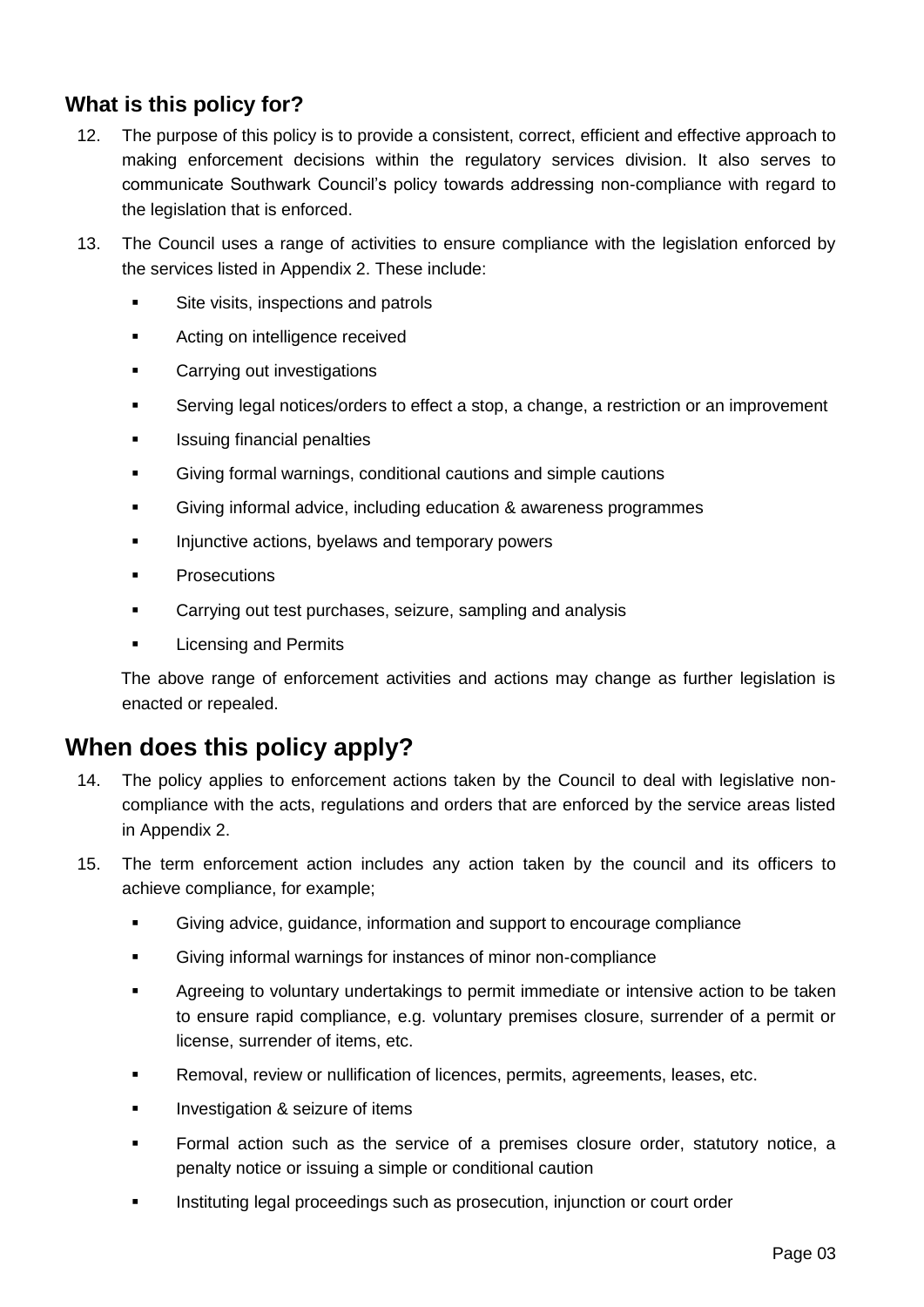- 16. There may be other options for enforcement action available in respect of particular service areas. There may also be service specific statutory obligations regarding enforcement. These will be identified in the published policies relating to those particular services as referred to at points 8 & 10.
- 17. In applying this policy regard shall also be had to underlying policies or protocols that deal with specific service areas or issues.

## **General principles for dealing with non-compliance**

- 18. There is an escalating scale of actions that can be taken depending on the nature and seriousness or severity of the non-compliance and whether it is a recurrent issue. Decisions on what the appropriate action to take is made by officers named in the Council's published scheme of delegations. This regulatory enforcement policy will be taken into account when those decisions are under consideration.
- 19. The type of enforcement action taken will depend on the particular circumstance of concern.
- 20. The council and its officers will be fair, objective and take into account the council's published approach to **equality**.
- 21. Enforcement activities, including determining whether to investigate or not, will be based on whether there is an appropriate offence, any relevant risk assessments, the quality of intelligence and any available evidence, local service priorities, public nuisance considerations, the evidential and public interest tests, etc. Matters of particular local concern can also be taken into account.
- 22. In addition to statutory obligations all those who are subject to enforcement action will be informed of the reasons in writing.
- 23. Where further action is needed to achieve compliance, whether this be to a domestic occupier, a landlord, a business or a group such as a charity, is required, this will be expressly stated with a clear timeframe (where applicable). This process should involve dialogue and research to ensure timeframes applied are reasonable and achievable.
- 24. Where there is negligent, persistent or deliberate non-compliance, particularly by a business, it will be dealt with firmly. This is to ensure compliant businesses and individuals can operate in Southwark free of unfair or illegal competition.
- 25. Enforcement actions will be proportionate to the non-compliance and will ensure the minimum legal standard of compliance is maintained.
- 26. Enforcement action shall not necessarily be triggered if those who are subject to regulation become aware themselves of a non-compliance and show a demonstrable willingness to address the matter by seeking advice from the Council (or other agencies or their own legal representation).
- 27. Enforcement action against business will consider relevant Primary Authority agreements/arrangements, previously agreed formal sampling plans, inspection plans and documented quality control arrangements.
- 28. Where there are shared roles with other enforcement agencies, such as the Police, HSE, EA, FSA, etc., enforcement activities will be consulted on and co-ordinated as far as possible, to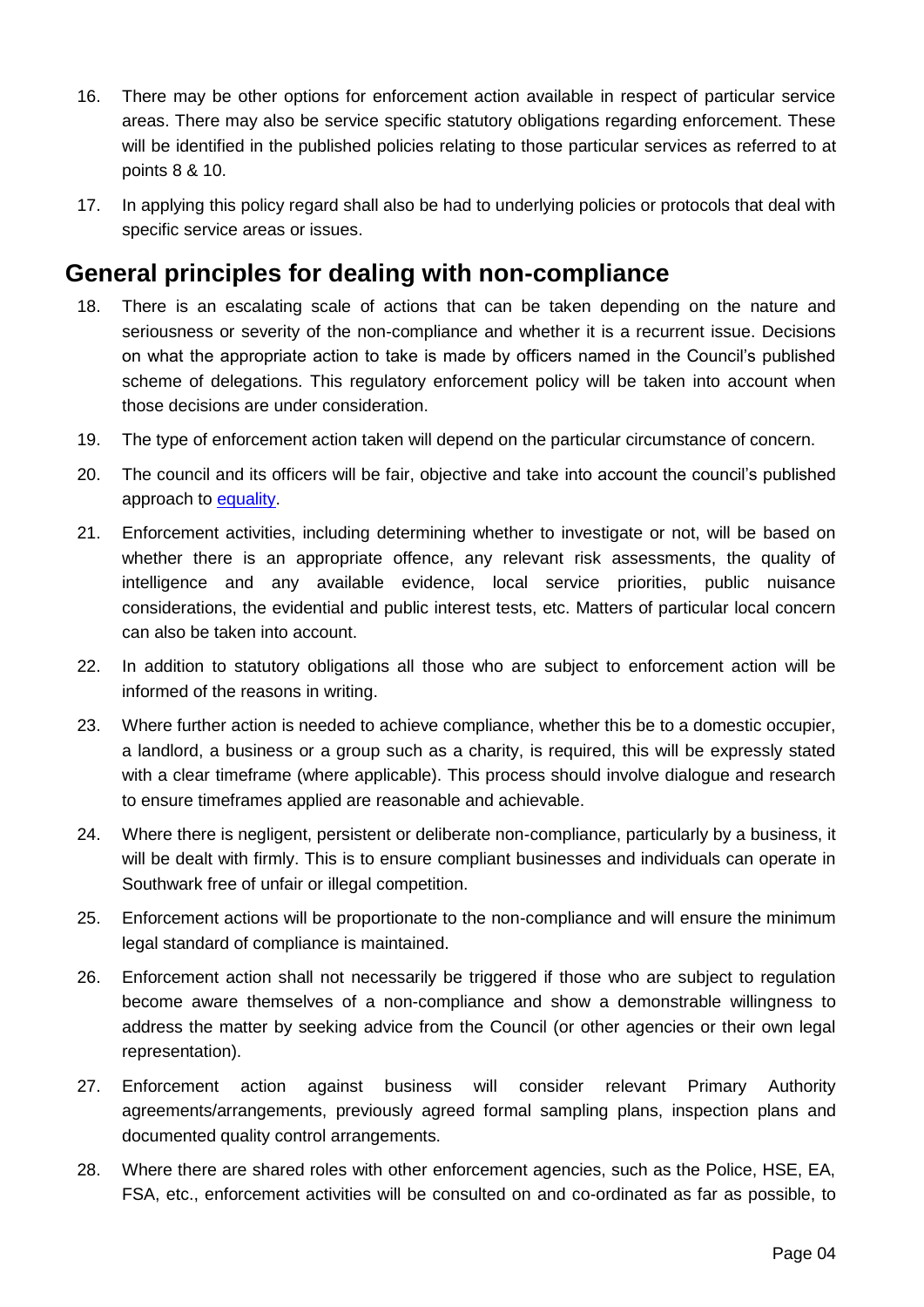avoid duplication, ensure clarity and improve regulatory effectiveness. Where appropriate, partnership work will be undertaken in line with agreed Memorandums of Understanding and any other agreements or guidance documents applicable. If these are not in place then there shall be structured, formal liaison.

- 29. The Council cannot take legal action against itself. Where potential formal enforcement action concerns a local authority establishment or activity, the enforcing service must notify their Head of Service and the Head of Service responsible for the establishment or activity causing concern. The Heads of Service must notify their relevant Executive Directors. The Executive Directors shall ensure that decisions concerning non-compliance internal to Southwark Council are made are free from potential and/or actual conflicts of interest. The Executive Directors will have the ability to involve another local authority or independent organisation to review decisions where any concern remains.
- 30. Where non-compliance is subject to an investigation, the individuals or organisations will be made aware of the investigation shall be informed of the outcome.
- 31. Witnesses in legal proceedings shall be kept updated in accordance with relevant service standards and targets.
- 32. Where legislative non-compliance is identified, but it is not the duty or responsibility of the Council to address this, information may be passed to other enforcement agencies or organisations. This shall occur with clear regard to data protection law, GDPR and any relevant protocols or Memorandums of Understanding where they are in place.

#### **No Action**

- 33. In certain circumstances, it might be appropriate that no action is taken. For example:
	- a) When the health and safety risk is sufficiently low enough.
	- b) Where there are extenuating circumstances regarding the person against whom action would be taken.
	- c) Taking formal action would be disproportionate or inappropriate in the circumstances of the case.

#### **Advice guidance and support**

- 34. Where there is evidence of non-compliance, but it is decided that the matter is minor, of low risk and/or is easily resolved, the Council can consider an advice and guidance approach as a first response.
- 35. Such advice would include a clear explanation of what action is required to achieve compliance, a clear timeframe for implementation and a compliance check. This might be appropriate when new legislation is introduced and businesses may be unaware of new responsibilities and/or where the nature of the breach is minor and the public are at low risk from any negative consequence or impact.
- 36. The Council is open to dialogue in relation to any advice or guidance given by an authorised officer.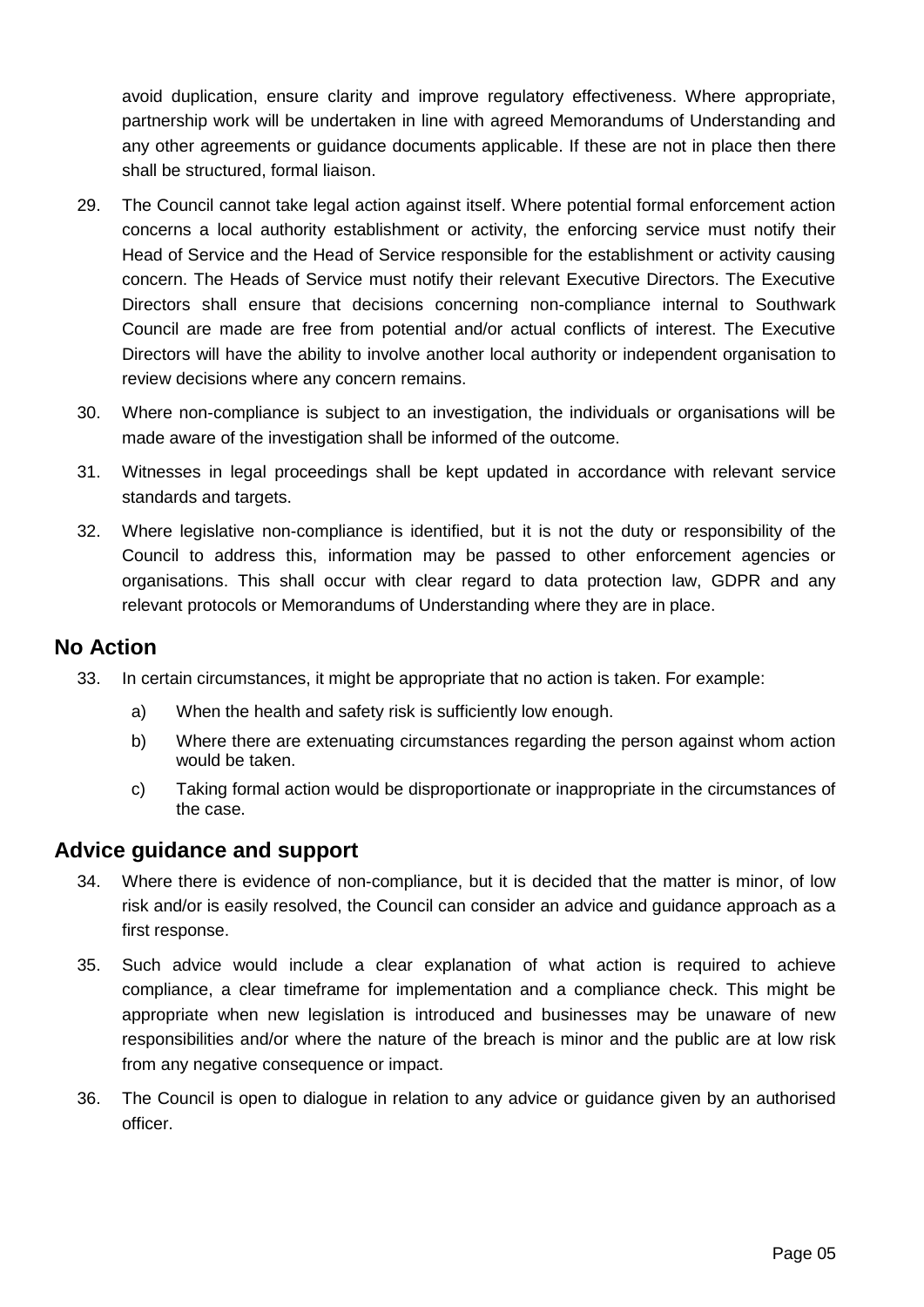#### **Informal warnings**

- 37. In some cases, an opportunity will be given to make improvements in order to comply with the law within a reasonable time period.
- 38. Informal warnings can take the form of a verbal warning, a report or a written warning. Informal warnings will explain:
	- the law that applies,
	- the nature of the non-compliance,
	- the action to take.
	- the time period by which compliance should be achieved (if applicable),
	- clearly define what are legislative requirements and what are recommendations, and
	- the consequences of continuing with non-compliance.
- 39. Informal warnings may be used as evidence of previous conduct in legal proceedings should non-compliance continue to an extent to justify formal action.
- 40. The council will keep an audit trail that identifies the enforcement steps taken and the opportunities given to achieve compliance.

#### **Voluntary undertakings**

41. The Council may, in certain circumstances, accept voluntary undertakings that a noncompliance will be rectified and/or a recurrence prevented. Failure to honour voluntary undertakings is taken seriously and formal enforcement action to ensure compliance is likely to follow.

#### **Statutory notices & orders**

#### **Notices**

- 42. Some legislation confers powers to issue statutory notices. Notices require that specified action, to achieve compliance, be carried out within a defined timescale.
- 43. Notices may also prohibit specified activities until the non-compliance has been rectified and/or until safeguards, to prevent future non-compliance, have been put in place.
- 44. The service of some notices may also be accompanied by a fee to recover costs of investigation, preparation and service of notices.
- 45. Failure to comply with a statutory notice may constitute a criminal offence and may lead to prosecution or the imposition of a financial penalty and/or the carrying out of necessary works in default by the Council and subsequent recovery or the costs for those works and administration and organisation of them.
- 46. Some notices issued may be advertised in the public domain, affixed to the premises and/or registered with the Land Registry and/or as local land charges.

#### **Orders**

47. Some legislation confers powers to issue statutory orders. Orders require the prohibition or restriction of activities, occupation and/or use, by anyone or specified groups. Orders can also require the demolition of certain buildings or structures.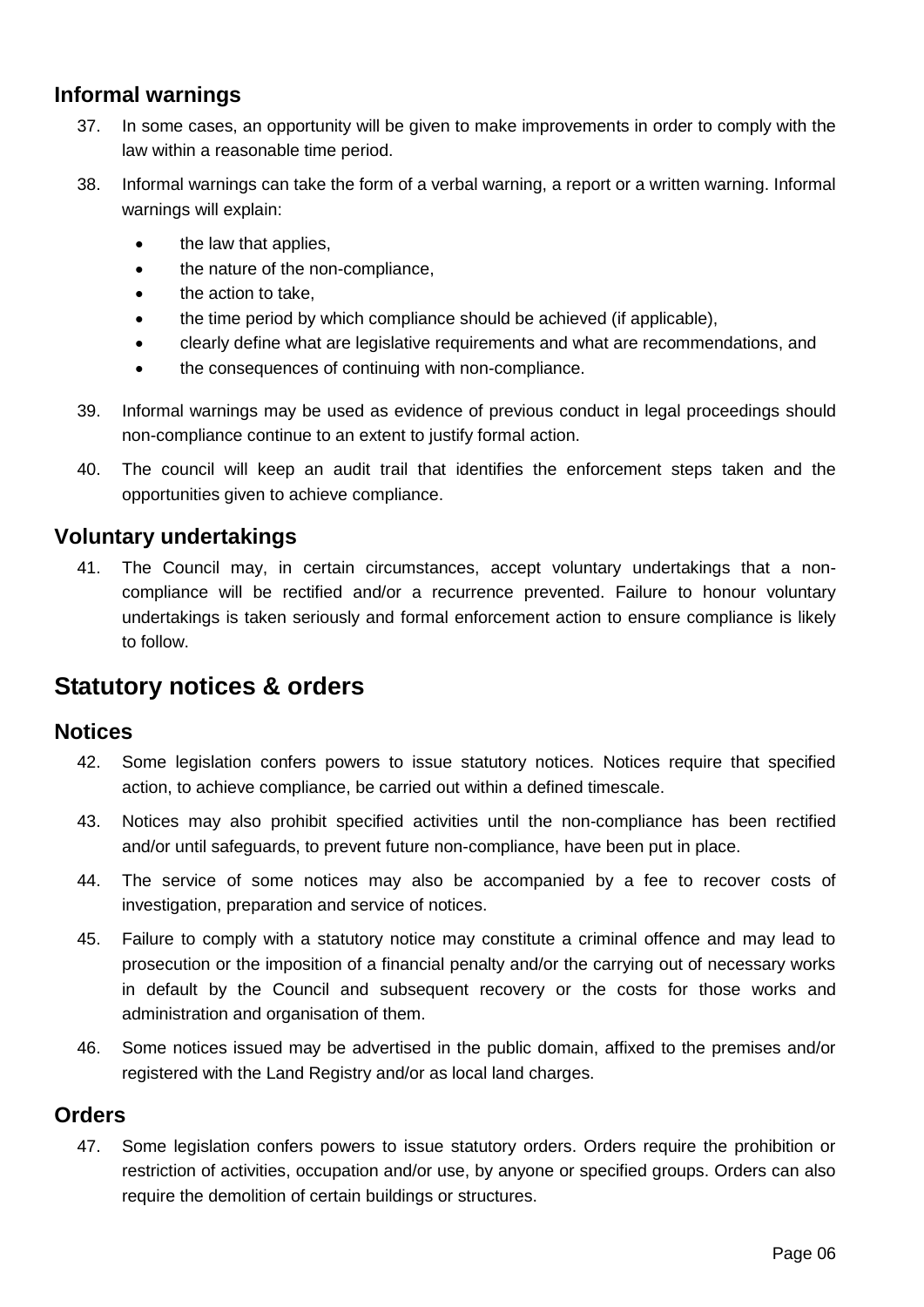- 48. The service of some orders may also be accompanied by a fee to recover costs of investigation, preparation and service of the order.
- 49. Failure to comply with a statutory order may constitute a criminal offence and may lead to prosecution or the imposition of a civil penalty and/or the carrying out of necessary works in default by the Council and subsequent recovery or the costs for those works and administration and organisation of them.
- 50. Some orders issued may be advertised in the public domain, affixed to the premises and/or registered with the Land Registry and/or as local land charges.

#### **Action against licences, permits, agreements, etc.**

- 51. The Council issues and enforces a number of formal licences, permits, permissions, agreements, etc. Occasionally the Council has a role to play in ensuring that appropriate standards are met and reflect the permits or similar documents issued by other enforcement agencies.
- 52. Serious or repetitive non-compliance with the terms, conditions or restrictions of a licence, permit, permission, agreement, etc. may lead to its status being reviewed, revoked, suspended, terminated or amended. In such circumstances this final decision will be reached following compliance with the appropriate process, the presentation of relevant evidence and with all relevant considerations taken into account.
- 53. Non-compliance with the terms, conditions or restrictions of licences, permits, permissions, agreements, etc. can also result in the instigation of formal action and legal proceedings.
- 54. When considering premises or person licence applications, the Council may, where appropriate, take the previous history of the premises, the person and the applicant into account when processing and deciding such applications.
- 55. Where stated in the principal legislation most licences and permits are subject to automatic suspension or effectively lapse if they are time limited of if there is a failure to pay due fees.

#### **Provision of Services Regulations 2009**

56. Certain licensing activities are considered services and are therefore subject to the requirements of the Provision of Services Regulations 2009. This covers the application process, how fees are set and charged and whether tacit consent is applicable. Where this applies the relevant service shall set out how the licensing process complies with these regulations.

#### **Financial penalties**

- 57. The Council has powers to issue financial penalties of various kinds, be they fixed or variable in respect of some offences/non-compliances as set out in a variety of statutes. Some examples are fixed penalty notices (FPNs), penalty charge notices (PCNs) or Civil Penalties.
- 58. If these notices/fines are not paid, or there is repeated offending, the Council may also be able to commence formal enforcement action and/or legal proceedings depending on the statute being applied. This could be recovery or the imposed penalty or prosecution for the offence that led to the imposition of the penalty.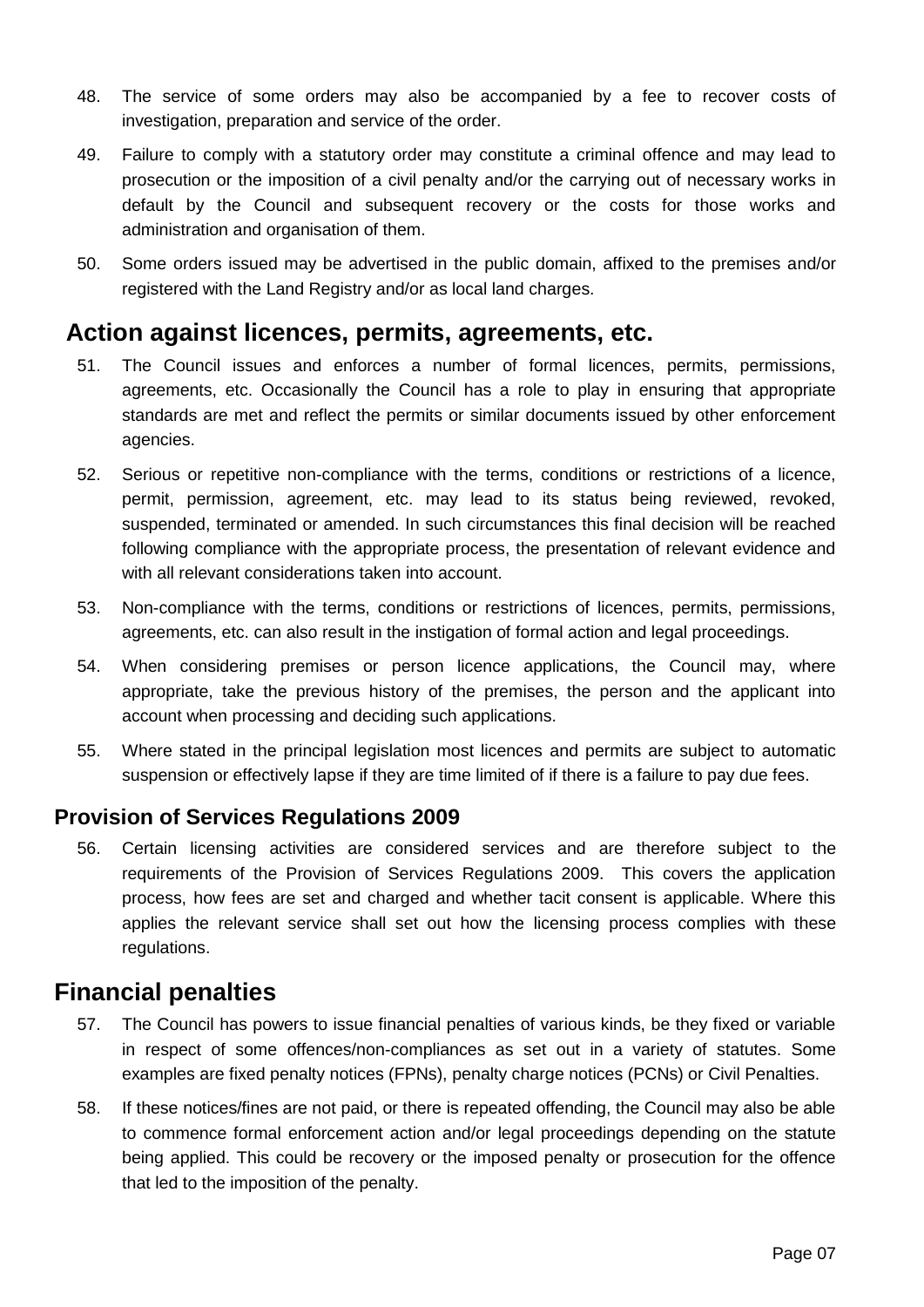- 59. If a financial penalty is paid the Council will not (or in some cases cannot) take further enforcement action in respect of the non-compliance that led to its imposition. Payment of a financial penalty does not prevent prosecution or the issue of a further penalty in respect of future or recurrent non-compliance.
- 60. In some circumstances, in particular where a non-compliance is serious in its impact or is recurrent, prosecution may be more appropriate (where available) recourse that the Council takes where there is a choice between a penalty and prosecution.
- 61. Where the statute stipules that the Council put in place and publish policy, statements, or similar before a power to use financial penalties can be used this will be done by the individual service and covered by that services individual enforcement policy (as set out at Appendix 2).

## **Cautions**

#### **Simple Cautions**

- 62. Simple Cautions are an alternative to prosecution and may be offered for some less serious offences where there is sufficient evidence to justify prosecution and the person admits the offence and agrees to accept a caution voluntarily.
- 63. Where a simple caution is offered and declined, the Council is likely to consider taking forward a prosecution.
- 64. Simple cautions shall be issued in accordance with Ministry of Justice guidelines.

#### **Conditional Cautions**

- 65. Conditional Cautions are another alternative to prosecution and may be offered for some less serious offences where there is sufficient evidence to justify prosecution and the person admits the offence, agrees to accept a conditional caution voluntarily, including the conditions attached to it.
- 66. If the conditions are complied with or completed within the timescales determined, the case is finalised and there will be no prosecution. If, however, the conditions are not complied with, a prosecution is likely to follow.
- 67. Conditional cautions shall be issued in accordance with Ministry of Justice guidelines.

#### **Injunctive actions, orders etc.**

- 68. In some circumstances the Council may seek a direction from the Court (in the form of an order or an injunction) to ensure that a non-compliance is rectified and/or prevented from recurring. In certain situations the Council can seek injunctions against minors. Where this is considered necessary, no action will be taken against any minor without full consultation with the Council's Children's Services.
- 69. The Court may direct that specified activities be suspended until the non-compliance has been rectified and/or that safeguards have been put in place to prevent future non-compliance.
- 70. Failure to comply with a Court Order constitutes 'contempt of court', a serious offence which may lead to imprisonment.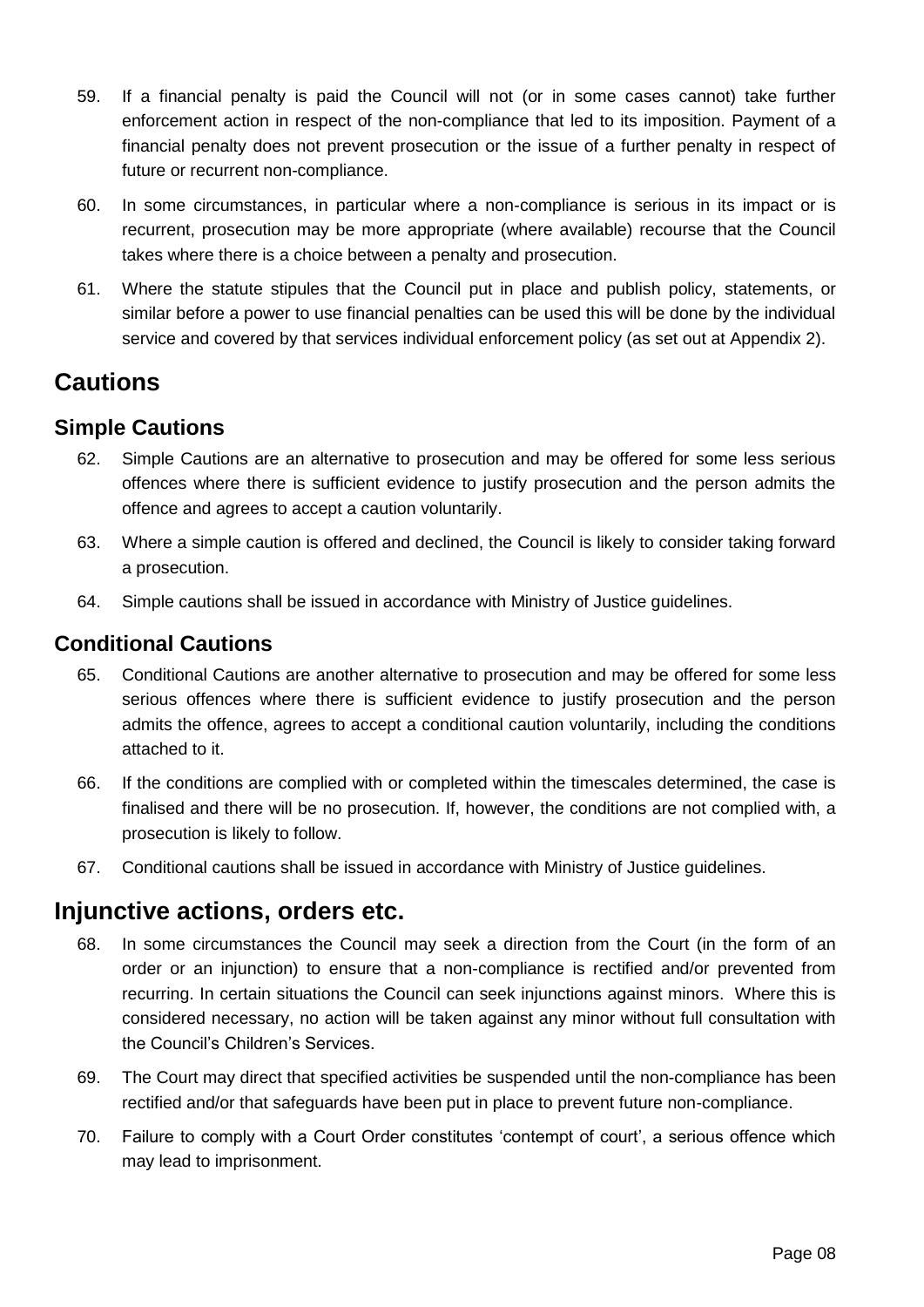- 71. After the issue of some specific enforcement notices, the Council is required to seek an enforcement order from the Court, thus providing the Court with an opportunity to confirm the restrictions previously imposed. Otherwise, the Council will usually only seek a Court Order if the circumstances warrant this action.
- 72. Criminal Behaviour Orders (CBO's). Where the non-compliance under investigation amounts to anti-social behaviour and, where considered appropriate, a CBO will be sought to stop the activity. We will always liaise with the Anti-Social Behaviour Specialist Team before seeking an Order. This type of action may be used in incidents such as persistent targeting of an individual or a group of individuals in a particular area.
- 73. Public Spaces Protection Orders (PSPO's) are used to prohibit specified activities relating to anti-social behaviours, and/or require certain things to be done by people engaged in particular activities, within a defined public area.
- 74. Forfeiture Proceedings This course of action may be used together with seizure and/or prosecution where there is a need to dispose of goods in order to prevent them re-entering the market place or being used to cause a further problem. Any application for forfeiture will be made to the Magistrates' Court.
- 75. Proceeds of Crime Applications may be made under the Proceeds of Crime Act 2002 for confiscation of assets in serious cases. The purpose is to recover the financial benefit that the offender has obtained from their criminal conduct. Applications are made after a conviction has been secured.

## **Compulsory Purchase and Enforced Sale**

- 76. Enforced sale a power that allows the Council to recover debts registered against the title of a property by forcing its sale. This is a process set out under the Law of Property Act 1925. If the Council utilises this power, it will be done in line with statutes and all relevant guidance to ensure the process is fair and proportionate.
- 77. Compulsory purchase a power that allows the Council to purchase a property/land without the consent of the owner. There are various legislative powers that allow compulsory purchase in given circumstances, for example the Town and Country Planning Act 1990. If the Council utilises this power, it will be done in line with statutes and all relevant guidance to ensure the process is fair and proportionate.

## **Time Limited, Event Specific Powers**

- 78. Where circumstance dictates, 'time-limited' powers may be introduced by central Government to help control certain events or issues. An example of this would be the emergency powers introduced to help limit the spread of coronavirus during the COVID-19 pandemic.
- 79. Where the Council is empowered to enforce temporary or time limited powers, the following will occur:
	- The appropriate officer (usually the Head of Service or above) will inform the Director of Law & Democracy as to their purpose and how they will be implemented, managed and monitored.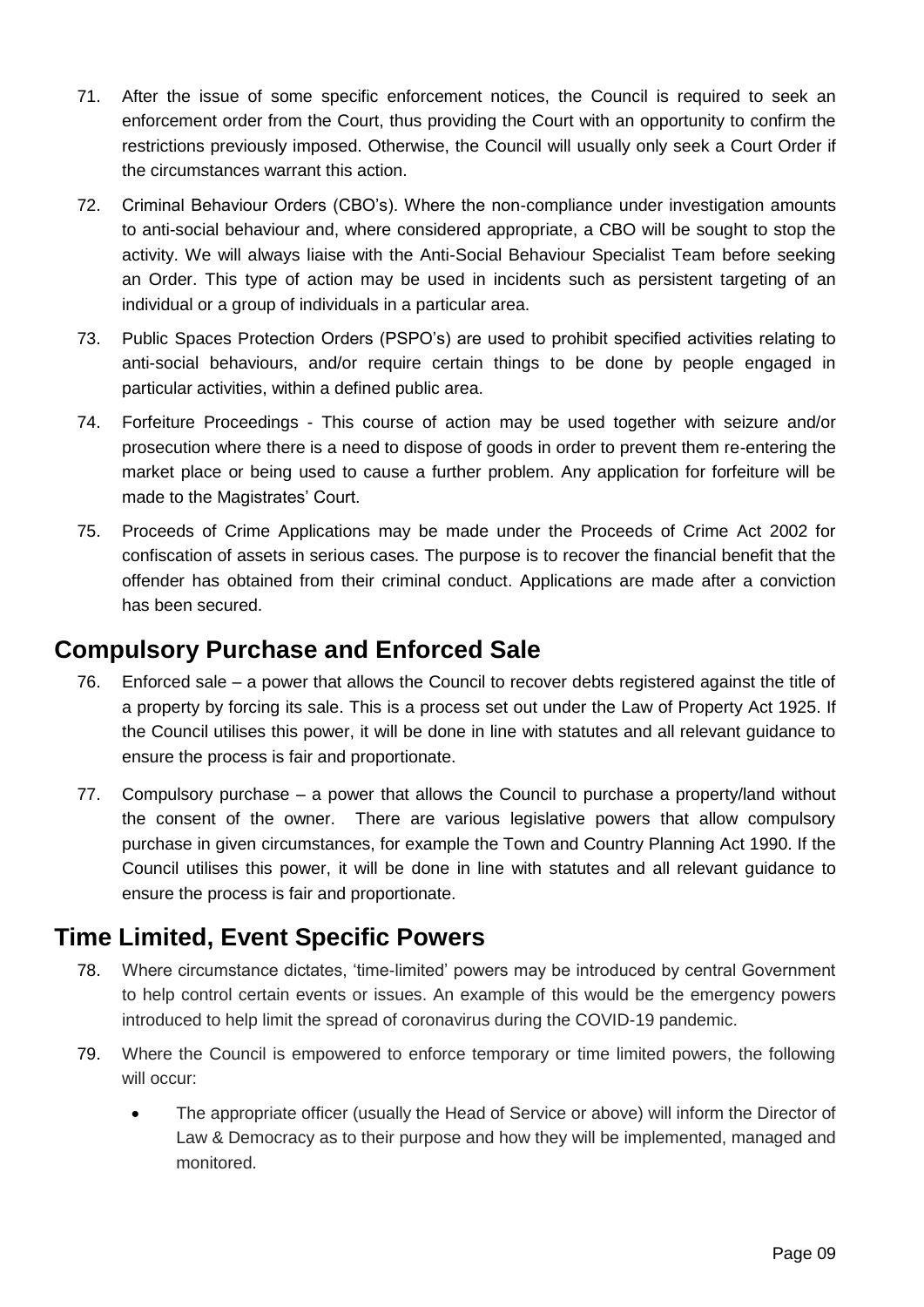- The appropriate officer (usually the Director or above) will delegate powers to appropriate officers, with the consummate experience, knowledge and, where appropriate, qualifications, to manage and to discharge these duties.
- A temporary authorisation for the use of the temporary powers, will be issued for relevant officers, which the Authority will be able to produce on request.
- Where required, officers will be provided with appropriate training.
- Where required, risk assessments will be amended and/or introduced to cover the use of the temporary powers and any attendant staff safety consequences of said powers.
- Systems will be adopted or adjusted to ensure the use of the temporary powers can be recorded, monitored and managed.
- 80. It may be that there are other distinct enforcement agencies empowered to enforce the same or different, but related, powers. Where this is the case, the appropriate officer (usually the Head of Service or above) will ensure that:
	- Named individuals of appropriate position in other agencies are contacted and communication lines established.
	- Temporary protocol/s is/are agreed and instigated, that clearly define the roles of the agencies, particularly where there is a joint enforcement role, and how activity will be coordinated, recorded and monitored.
	- A steering group arrangement will be established or co-opted to oversee any activity. Decisions and actions arising from these meetings will be recorded.
	- Where required activities will be effectively coordinated, for example joint operations. This may necessitate the need for the establishment of 'operational groups'. The jointly agreed arrangements and outcomes arising from operations will be recorded.

#### **Byelaws**

- 81. A byelaw is a locally adopted law that can be espoused by the Council. There are a number of acts of parliament that allow this process (enabling Act's). The process for adopting byelaws is set out in [The Byelaws \(Alternative Procedure\) \(England\) Regulations 2016.](https://www.legislation.gov.uk/uksi/2016/165/contents/made) The process is overseen by the Ministry of Housing, Communities and Local Government (MHCLG) and final approval is given by the Secretary of State.
- 82. Where a byelaw is adopted by the Council the relevant Service will set out how this is used under their own specific Enforcement Policy. An example of an adopted byelaw in Southwark is a byelaw prohibiting horse riding in all but certain named parks.

## **Formal actions – legal proceedings**

- 83. The Council may prosecute in respect of non-compliance with appropriate legislation in line with the principles set out in this regulatory enforcement policy.
- 84. The Council's Legal Services must consent to any decision to instigate legal proceedings and shall have regard to the Crown Prosecutions Service's Code for Crown Prosecutors as well as this policy and Southwark Council's overarching [Enforcement Policy](https://www.southwark.gov.uk/assets/attach/2930/Southwark-Enforcement-Policy-2007.pdf) (2007).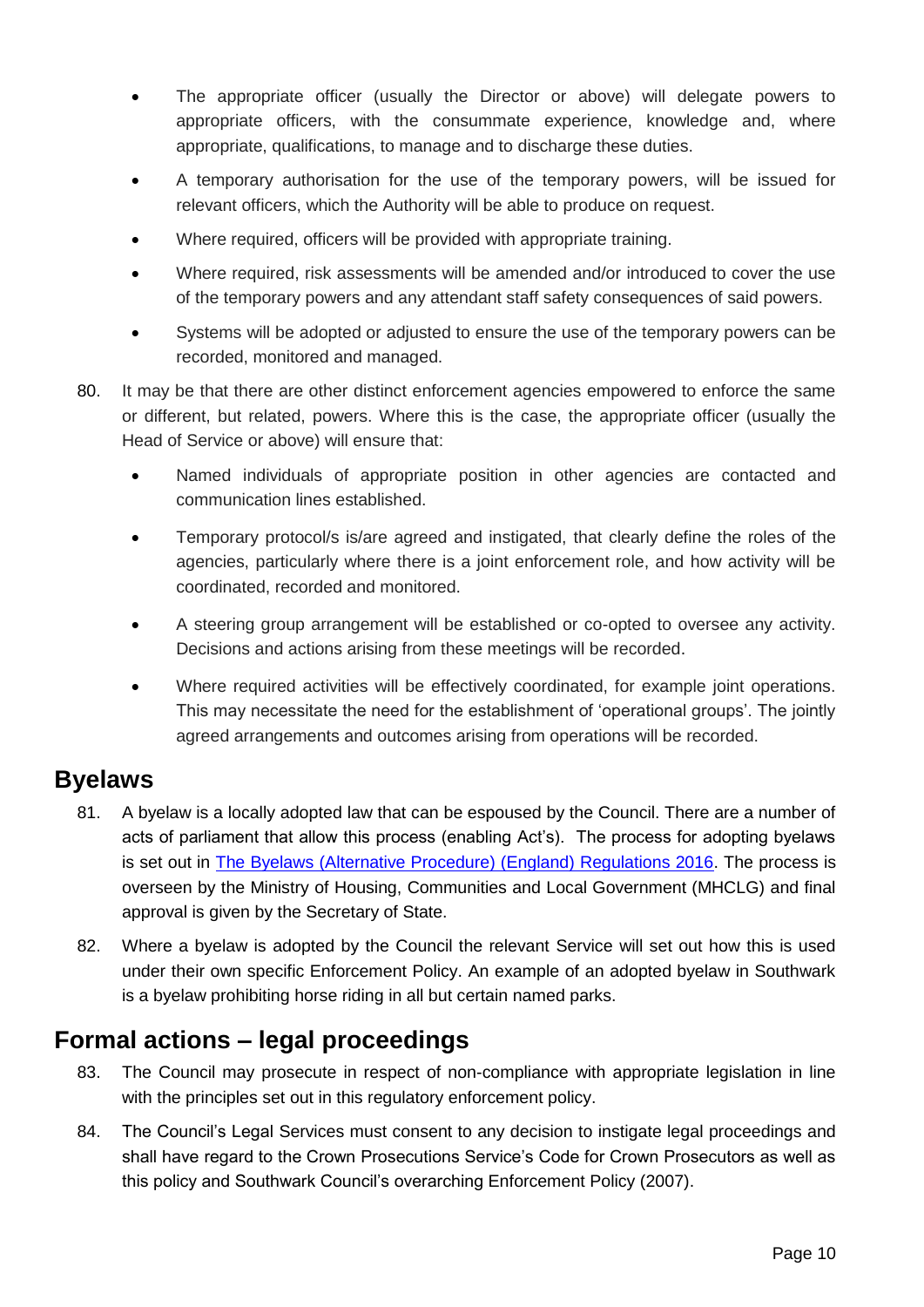- 85. The Crown Prosecution Service's Code involves a two-test decision making process namely, an evidential test and a public interest test. If there is insufficient evidence to provide a realistic prospect of conviction, then no prosecution should be undertaken. Where there is sufficient evidence then a prosecution must also be determined to be in the public interest.
- 86. Successful prosecution can also lead to the disqualification of individuals from specific activities or from acting as company directors. For example, the prosecution of a private sector landlord, or managing agent, may render them 'a not fit and proper person' under the terms of the Council's private sector housing licensing scheme(s).

#### **Decisions on enforcement action**

- 87. Deciding when and how to take enforcement action will be taken on the basis of the following guiding principles.
	- a) **Accountability** to recognise that it is the responsibility of every business and individual to comply with the law and that most want to do so.
	- b) **Proportionality** to ensure that action taken relates directly to the actual or potential risk to health, safety, the environment, or economic disadvantage to residents, consumers or businesses.
	- c) **Consistency** to ensure a broadly similar approach is taken in similar circumstances to achieve consistent results with due regard to the specifics of each case.
	- d) **Transparency & Openness** to ensure that the enforcement action that will be taken by the Council is easily understood and that clear distinctions are made between legal requirements and what are recommendations that not compulsory.
	- e) **Objectivity** to ensure that decisions are not influenced by reason of ethnicity, gender, gender reassignment, marital and civil partnership status, pregnancy and maternity, disability, sexual orientation, age, socio-economic status, employment status, or religious beliefs of the offender, victim or witnesses.
	- f) **Equality**  to ensure that specific consideration is given to meet any special needs of business proprietors/managers and the public where appropriate. Sensitive consideration will be given where persons involved are children, elderly, infirm or vulnerable because of mental ill-health.
	- g) **Targeting** to ensure that regulatory action is directed primarily at those activities that present the greatest risk.
	- h) **Deter**  to ensure the perpetrator and others are deterred from repeating the noncompliance.
	- i) **Improve**  to ensure behaviours standards are improved for the benefit of the wider community.
- 88. Decisions will:
	- Take into account whether similar social, environmental or economic outcomes could be achieved without taking enforcement action.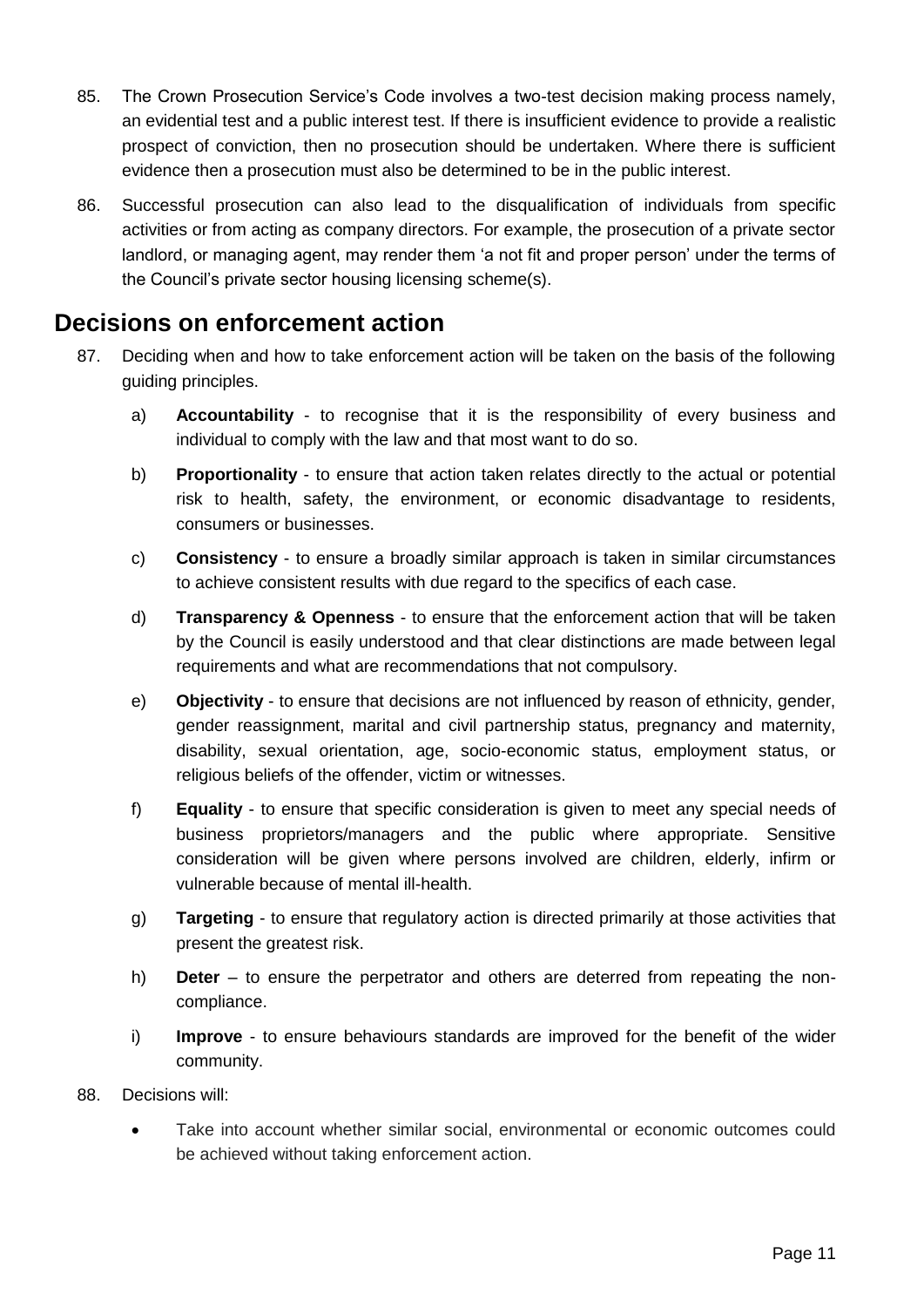- Take into account risk, negligence or culpability and protect people from any (further) harm.
- Include the details and results of any requirement to consult with other organisations before taking action.

## **Appealing enforcement decisions & complaints against the service**

- 89. Where there are rights of representation or appeal mechanisms against enforcement decisions these will be communicated in accordance with the relevant statutory obligations. In the absence of such obligations these will be communicated at the same time as the action is taken, or, if that is not possible, as soon as is reasonably practicable afterwards.
- 90. Service specific standards are usually published on the Council's website. Where these are not available online, they can be advised in writing on request by the relevant enforcement service area or team.
- 91. An appeal against enforcement action is distinct and separate from a complaint against the conduct of an officer or a service. If the recipient of enforcement action or someone affected by that enforcement action is aggrieved by its imposition, they should seek remedy by way of appeal to the relevant authority/court/tribunal, where they are legislatively allowed to do this. If anyone is dissatisfied with the conduct of Council officers/service, or believes there has been a failure to follow this policy, any related codes, or to meet service standards, a 'complaint about service' can be made using the Council's [corporate complaints procedure.](https://www.southwark.gov.uk/council-and-democracy/complaints-comments-and-compliments)

#### **Publicising enforcement actions**

- 92. Enforcement actions outcomes may be published in accordance with the council's communications protocol.
- 93. Officers should follow the advice of both legal and communications representatives with regard to press releases and other publicity, particularly where details of a particular person, group or business are to be identified. This to ensure the prevention of any data protection non-compliance by the council and to ensure any press releases align with corporate objectives.
- 94. Enforcement actions and outcomes will only be published with the intention of:
	- Reassuring community stakeholders that legislative non-compliance is taken seriously and dealt with,
	- **•** providing public information on the standards of acceptable conduct and thus to deter others from undertaking similar non-compliant activities,
	- **F** promoting and increasing intelligence about similar issues, and
	- to act as a deterrent to offenders or potential offenders from offending or repeat offending.
- 95. In all cases the human rights of victims, witnesses, and those against whom action has been taken, shall be taken into account.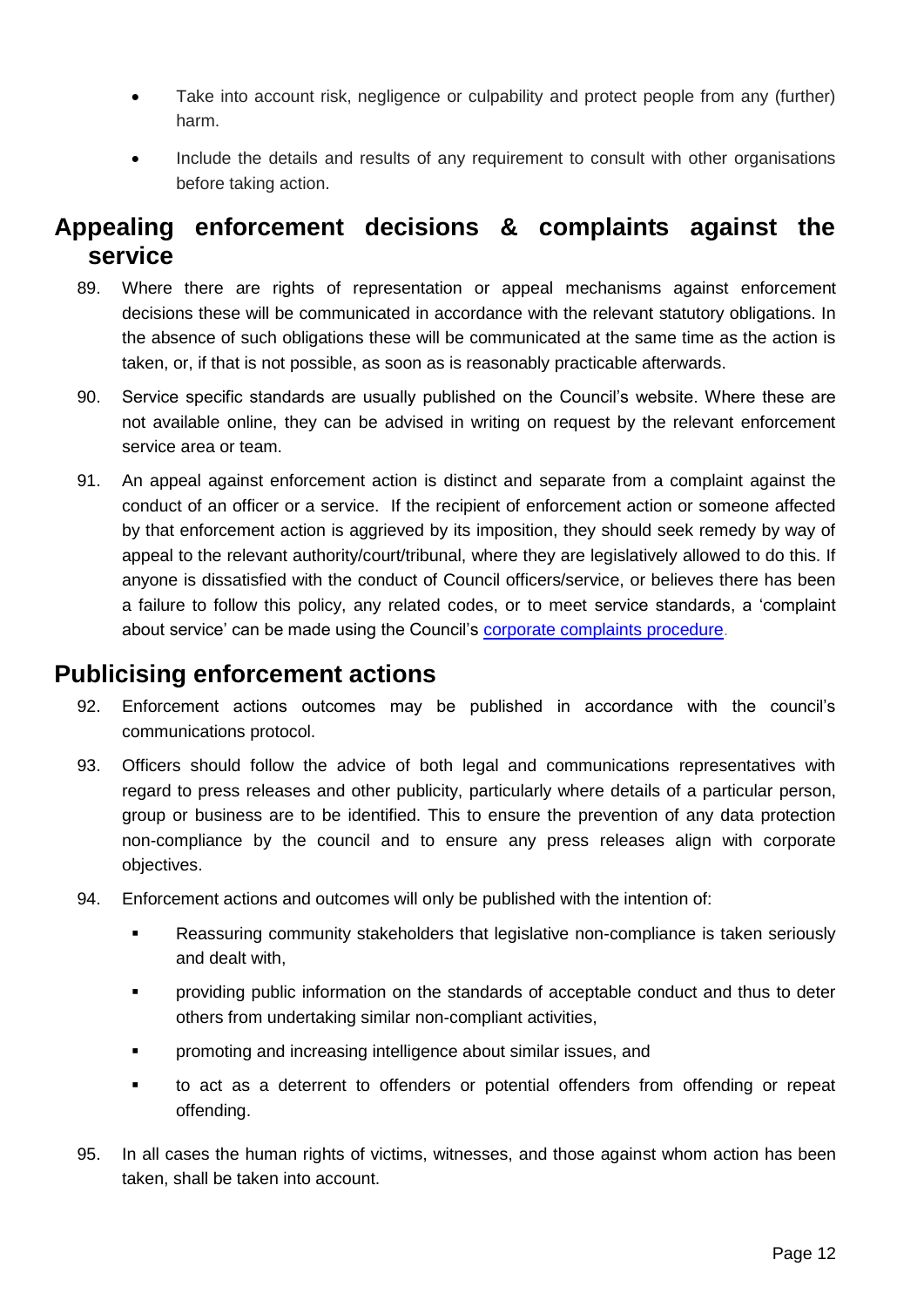## **Public Registers**

96. Certain legislation/statute requires/allows the Council to add details of certain enforcement activity or licensing onto a public register, for example the database of rogue landlords, etc. These will be maintained by the Council in accordance with statute and guidance.

## **Conduct of Investigations**

- 97. Investigations relating to enforcement activities will be conducted in accordance with relevant legislation and statutory obligations and with regard to any associated guidance or codes of practice, in so far as they relate to the Council and its officers.
- 98. At the time of publication these include:
	- Police and Criminal Evidence Act 1984
	- **•** Criminal Procedure and Investigations Act 1996
	- **Housing Act 1996**
	- Housing Act 2004
	- Criminal Justice and Police Act 2001
	- Criminal Procedure and Investigations Act 1996
	- Data Protection Act 1998
	- **Human Rights Act 1998**
	- Regulation of Investigatory Powers Act 2000
	- Investigatory Powers Act 2016
	- Criminal Justice and Police Act 2001
	- Legislative and Regulatory Reform Act 2006
	- Regulatory Enforcement and Sanctions Act 2008
	- **Police and Criminal Evidence Act 1984**
	- **Protection of Freedoms Act 2012**
	- **Regulators' Code 2014**
	- **General Data Protection Regulations 2016**
	- Proceeds of Crime Act 2002
- 99. These Acts, Regulations and their associated guidance, control investigations and how evidence is collected and used. They give a range of protections to investigating officers, potential defendants and the public.

#### **Authorisation of Officers**

- 100. Only officers who are competent by training, qualification and/or experience will be authorised to take enforcement action.
- 101. Officers will also have sufficient understanding of this regulatory enforcement policy to ensure a consistent approach to their duties.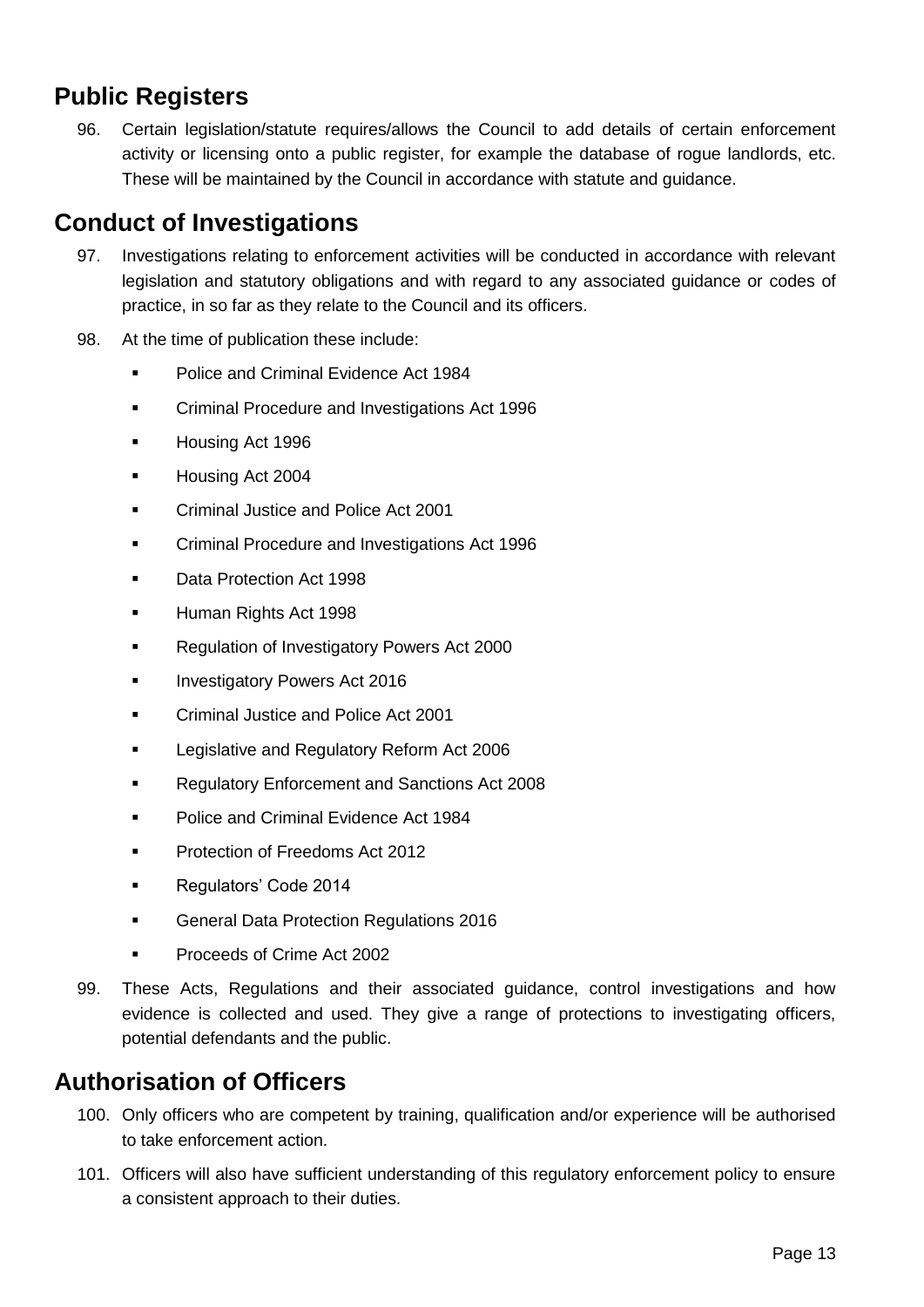- 102. Due regard will be given to the qualification requirement framework applicable to each professional area of enforcement expertise.
- 103. Officers will always identify which service area they represent. They shall show their official identification or authorisation whenever exercising statutory powers and on request.
- 104. Details of which officers are authorised to make decisions about enforcement action are contained within the Council's constitution, various schemes of management and in the Council's Scheme of Delegation. These documents along with service specific procedures, can be made available on request.
- 105. Community Safety Accreditation Scheme (CSAS) is a voluntary process whereby the chief constable can choose to accredit Local Authority officers with certain police powers to help tackle certain issues, for example the issuing of fixed penalty notices for cycling on a footpath, etc. Where Council Officers have been accredited with these powers they will be set out in the scheme of delegations and will be part of the officer's authorisations.
- 106. Byelaws where byelaws are adopted by the Council, they will be set out in the scheme of delegations and will be part of the relevant Council Officers authorisations.

## **Partners & Protocols**

#### **Partners**

107. The Council works with a wide range of partners, stakeholders, professional bodies, neighbouring local authorities and partner enforcement agencies (internal and external). The Council values the partners we work with and will engage with them in relation to enforcement activity and procedures where there are dual enforcement roles or specific targeted activity. An example of this would be working with the Immigration Enforcement Service when inspecting businesses where there is intelligence to suggest the business is using an illegal workforce.

#### **Protocols**

108. Protocols are developed to help clarify how services will work with other partners, enforcement agencies or internal services in relation to enforcement activity, especially where there are dual enforcement roles. Each service is responsible for developing their own protocols, which will sit as separate documents to the enforcement policies set out at Appendix 2.

#### **Management of Enforcement Action for Vulnerable People**

- 109. The Council has developed a protocol for use by officers when they are considering enforcement action against a resident. It promotes a multi-departmental approach to sharing information about vulnerable people where the information known by one department may affect the decision-making process of another.
- 110. The protocol helps to ensure that a proportionate approach is taken, properly considering the needs of a vulnerable resident with our responsibility to the wider communities that we serve. It recognises that a person's responsibilities are not mitigated by the presence of a vulnerability, e.g. not to cause a statutory nuisance to others. Safeguarding issues and the support needed to meet responsibilities are key points.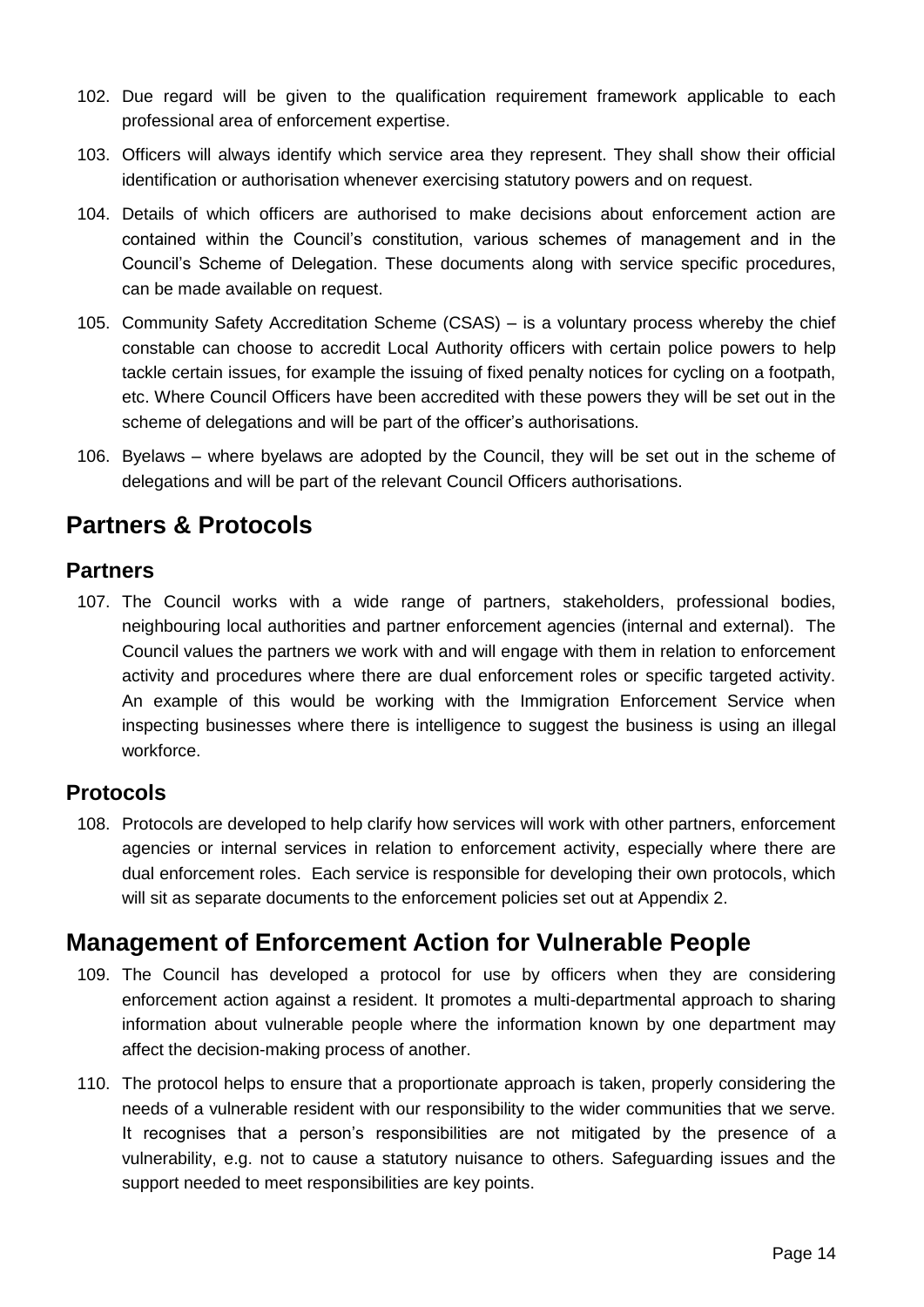111. Regulatory Services will have regard to this protocol when making enforcement decisions.

## **Management of Enforcement Action for Minors**

- 112. As a guiding principle across all services, no enforcement action will be taken against any minor without full consultation with the Council's Children's Services.
- 113. Child sexual exploitation (CSE) is when a child under the age of 18 is manipulated into having sex or engaging in sexual activities, usually in return for something. It is a form of abuse and a crime. This Authority and its partners are committed to tackling and preventing the sexual exploitation of children and young people. It's better to prevent children from being harmed then having to help children recover from the trauma of being sexually exploited. The Council and Southwark Police are carrying out widespread community education to ensure everyone knows what to do to prevent harm to children.
- 114. Southwark Council, local Police, health services, local schools, community and faith groups and the voluntary sector all come together to keep children safe at the [Southwark](https://safeguarding.southwark.gov.uk/)  [Safeguarding Children's Board.](https://safeguarding.southwark.gov.uk/) The Safeguarding Board wants to reach parents, children and young people, and all local organisations with information about stopping child sexual exploitation. There are 9 different "types" of child sexual exploitation. Sexual exploitation often happens alongside other forms of child exploitation, such as forcing children to break the law by carrying drugs or weapons, and using that to blackmail a child. It's easy to understand the danger to children when their "best friend" is a criminal.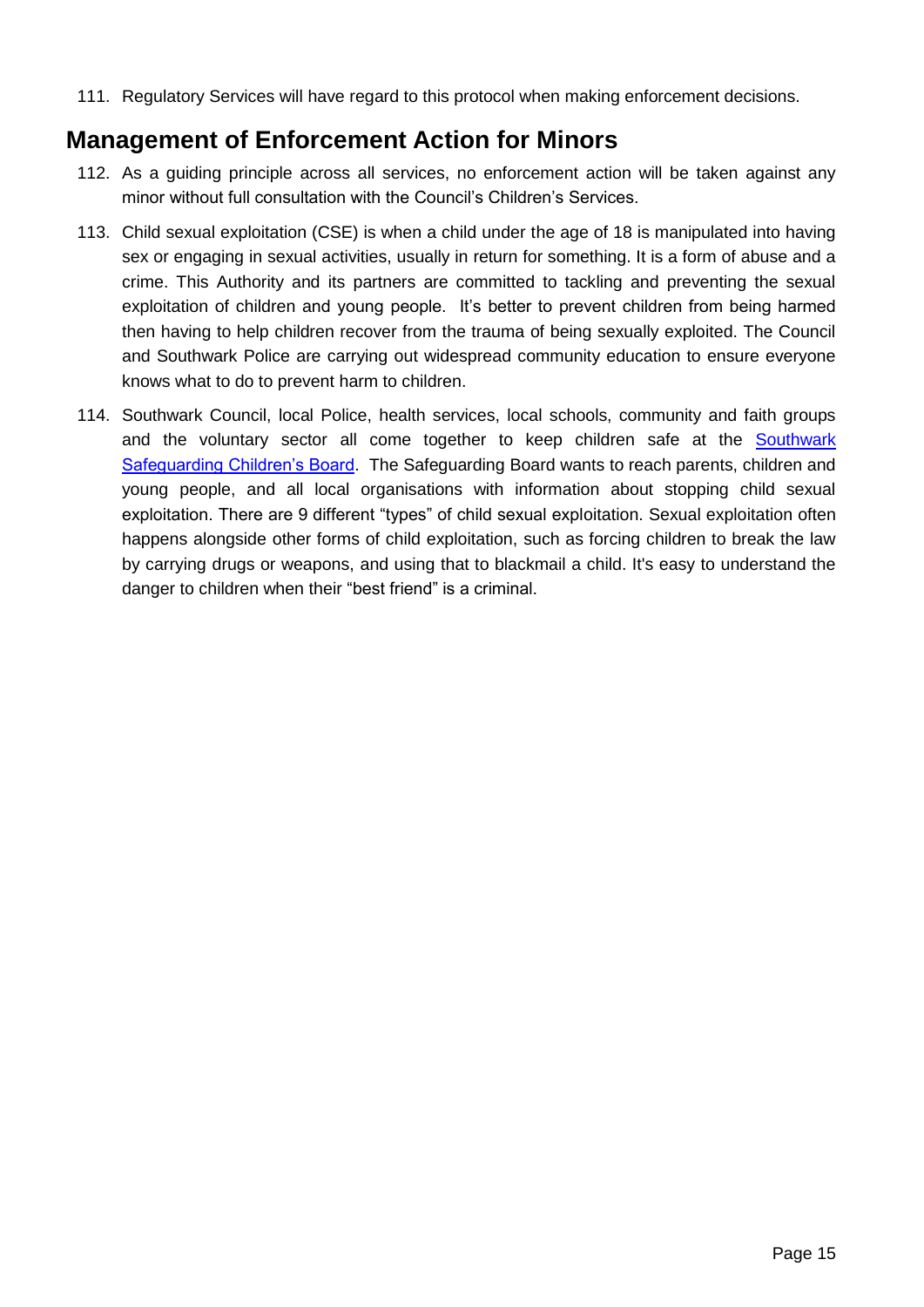## **Policy status, feedback and review**

- 115. This regulatory enforcement policy has been approved in line with the Council's constitution, following consultation within the council and other enforcement agency stakeholders.
- 116. This regulatory enforcement policy will be monitored by the Council's Legal Services and reviewed in 2025. This may be brought forward if new legislation is enacted or current legislation is repealed that impacts significantly on the operation or status of this regulatory enforcement policy. Consultation will be sought should a review indicate significant change to the policy is needed.
- 117. Feedback on the regulatory enforcement policy may be given at any time via corporate complaints or form.

## **Contact details and obtaining copies of this policy**

This policy will be published on the Council's website and will be available to download.

Hard copies are available on request.

The Council's [Accessibility Statement](https://www.southwark.gov.uk/terms-and-disclaimer/accessibility-statement) is published on the website

Contact us at:

By letter at Southwark Council PO Box 64529 London, SE1P 5LX

By telephone at Contact centre – Tel: 020 7525 2000

By email at [www.southwark.gov.uk/contact\\_us](http://www.southwark.gov.uk/contact_us)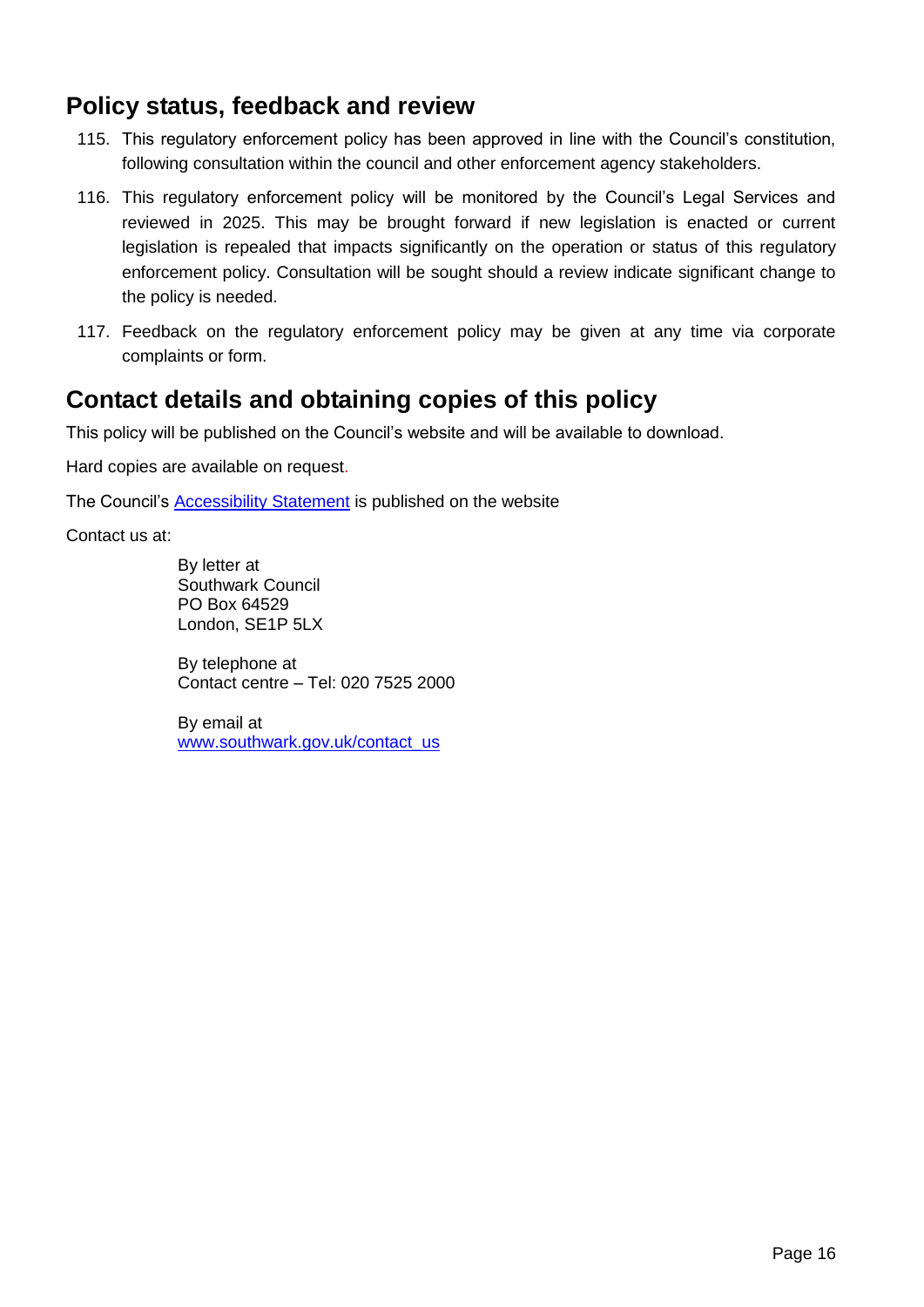## **Appendix 1 - Guidance and legislative codes that influenced the preparation of the policy**

#### **1 Principles of Good Regulation**

The Legislative and Regulatory Reform Act 2006, Part 2, requires Southwark Council to have regard to the Principles of Good Regulation when exercising a regulatory function specified in the Legislative and Regulatory Reform (Regulatory Functions) Order 2007. These include those carried out by our environmental health, trading standards and licensing services.

#### **2 Regulators' Code**

Southwark has had regard to the Regulators' Code in the preparation of this policy. In certain instances, we may conclude that a provision in the Code is either not relevant or is outweighed by another provision. We will ensure that any decision to depart from the Code will be properly reasoned, based on material evidence and documented.

#### **3 Human Rights Act 1998**

Southwark is a public authority for the purposes of the Human Rights Act 1998. We therefore apply the principles of the European Convention for the Protection of Human Rights and Fundamental Freedoms. This Policy and all associated enforcement decisions take account of the provisions of the Human Rights Act 1998. In particular, due regard is had to the right to a fair trial and the right to respect for private and family life, home and correspondence.

#### **4 The Code for Crown Prosecutors**

When deciding whether to prosecute Southwark has regard to the provisions of The Code for Crown Prosecutors as issued by the Director of Public Prosecutions.

#### **5 Specific Enforcement Legislation**

For a full list of specific legislation covered by this regulatory enforcement policy you are referred to both the service authorisations and officer schemes of delegation.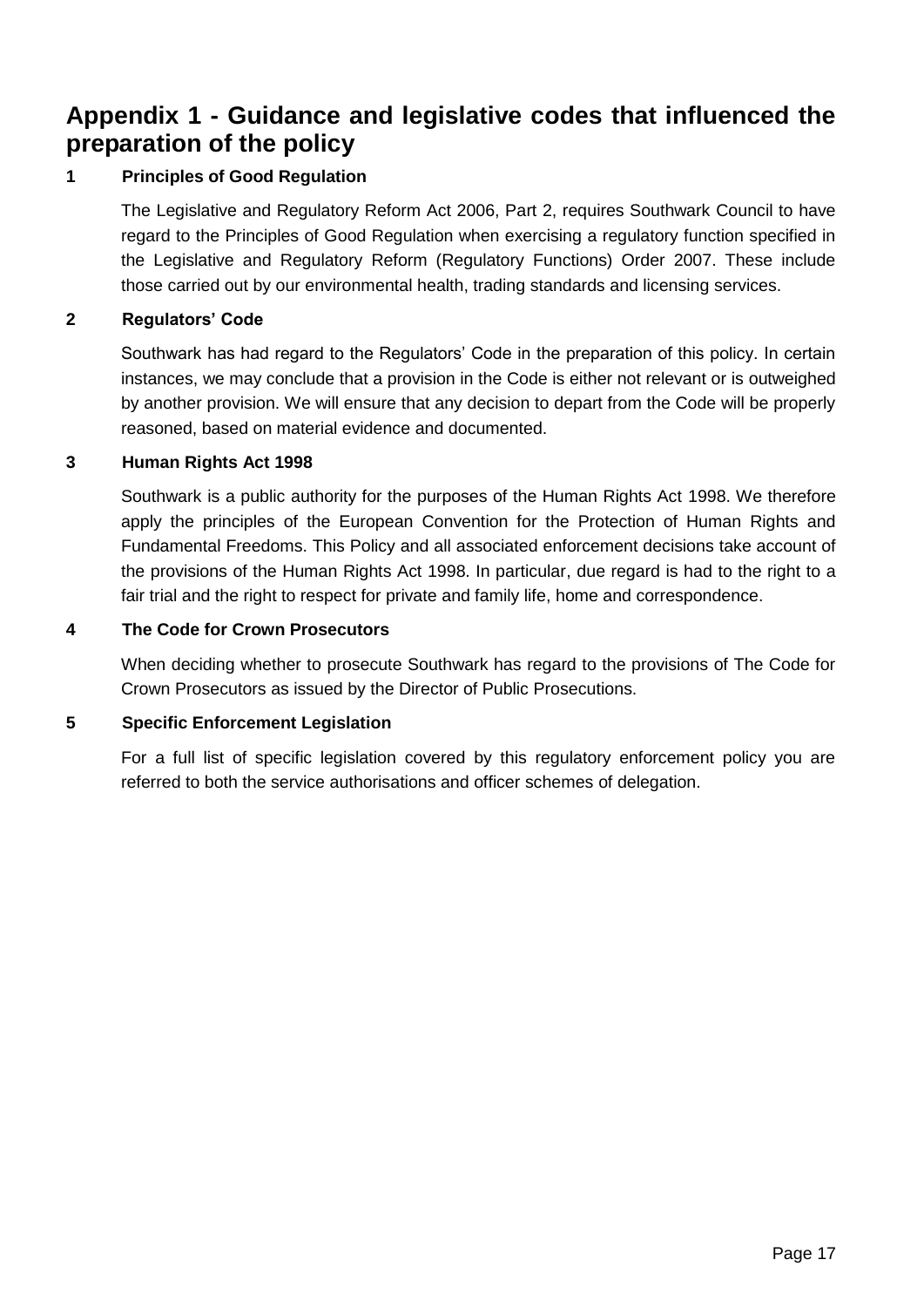| <b>Directorate</b>               | Service area                                                                                                              |
|----------------------------------|---------------------------------------------------------------------------------------------------------------------------|
| Environment & Leisure Department | <b>Regulatory Services</b>                                                                                                |
|                                  | Warden Service, Environmental<br>Community<br>Enforcement, CCTV & Divisional Analytical<br><b>Business Service (DABS)</b> |
|                                  | Commercial Services (Trading Standards, Health &<br>Safety, Food Safety and Environmental Protection)                     |
|                                  | <b>Private Sector Housing Enforcement</b><br>$\bullet$                                                                    |
|                                  | Neighbourhood Nuisance Services<br>(Noise<br>- &<br>$\bullet$<br>Nuisance, Licensing and SASBU)                           |

# **Appendix 2 – Service areas to which this policy does apply**